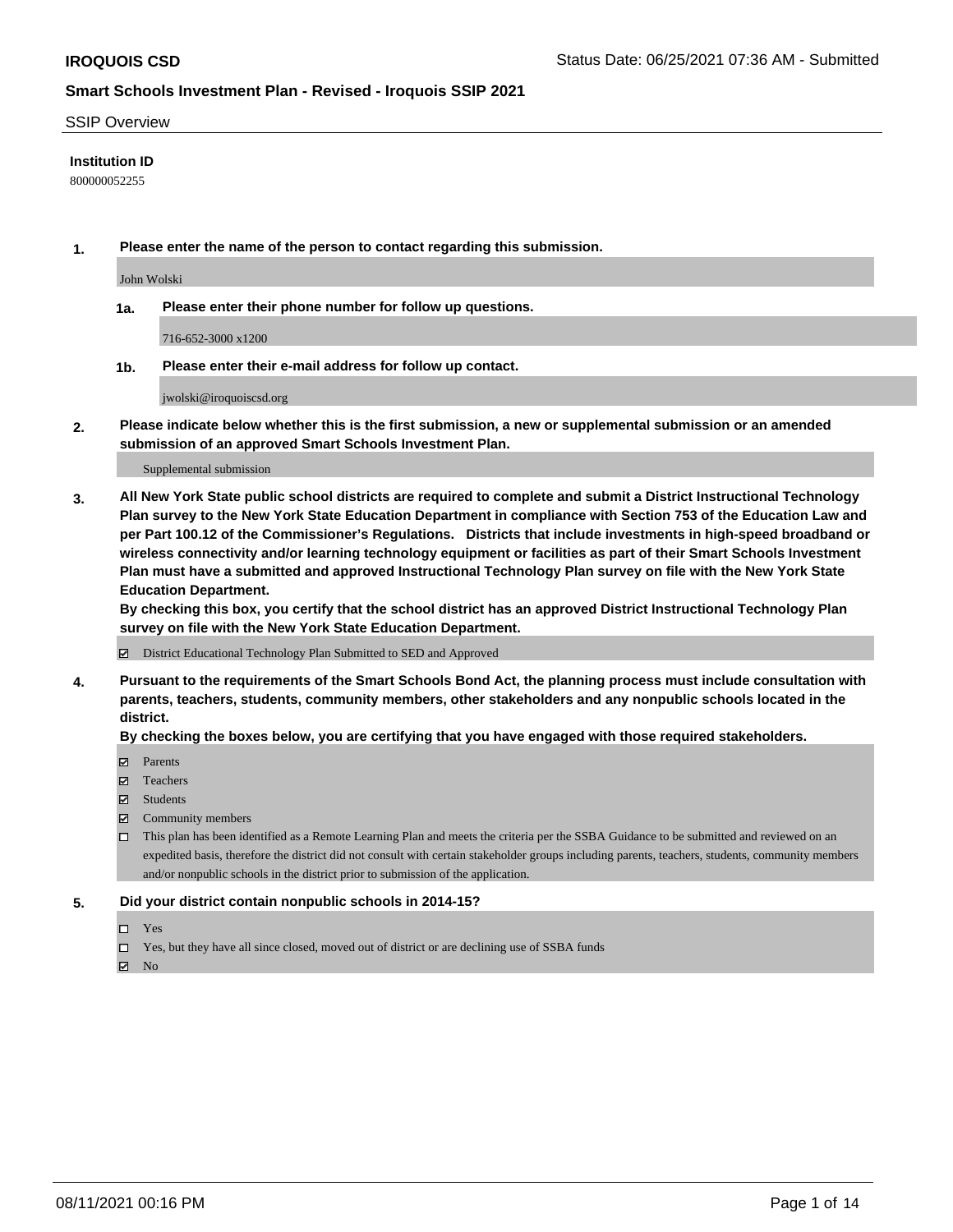#### SSIP Overview

**6. Certify that the following required steps have taken place by checking the boxes below:**

- The district developed and the school board approved a preliminary Smart Schools Investment Plan.
- The preliminary plan was posted on the district website for at least 30 days. The district included an address to which any written comments on the plan should be sent.
- $\boxtimes$  The school board conducted a hearing that enabled stakeholders to respond to the preliminary plan. This hearing may have occured as part of a normal Board meeting, but adequate notice of the event must have been provided through local media and the district website for at least two weeks prior to the meeting.
- The district prepared a final plan for school board approval and such plan has been approved by the school board.
- $\boxtimes$  The final proposed plan that has been submitted has been posted on the district's website.
- This Plan has been identified as a Remote Learning Plan and meets the criteria per the SSBA Guidance to be submitted and reviewed on an expedited basis, therefore this plan has not met certain stakeholder engagement requirements including, consulting with nonpublic schools in advance of plan submission, having the school board conduct a hearing on the plan and/or posting the plan to the district website for a minimum of 30 days. This district will post the Remote Learning Plan to the district's website upon submission of the application.
- **6a. Please upload the proposed Smart Schools Investment Plan (SSIP) that was posted on the district's website, along with any supporting materials. Note that this should be different than your recently submitted Educational Technology Survey. The Final SSIP, as approved by the School Board, should also be posted on the website and remain there during the course of the projects contained therein.**

2021 SMART Schools Plan - Final.pptx

**6b. Enter the webpage address where the final Smart Schools Investment Plan is posted. The Plan should remain posted for the life of the included projects.**

https://www.iroquoiscsd.org/cms/lib/NY19000365/Centricity/Domain/509/2021%20SMART%20Schools%20Preliminary%20Plan.pdf

**7. Please enter an estimate of the total number of students and staff that will benefit from this Smart Schools Investment Plan based on the cumulative projects submitted to date.**

2,336

**8. An LEA/School District may partner with one or more other LEA/School Districts to form a consortium to pool Smart Schools Bond Act funds for a project that meets all other Smart School Bond Act requirements. Each school district participating in the consortium will need to file an approved Smart Schools Investment Plan for the project and submit a signed Memorandum of Understanding that sets forth the details of the consortium including the roles of each respective district.**

 $\Box$  The district plans to participate in a consortium to partner with other school district(s) to implement a Smart Schools project.

**9. Please enter the name and 6-digit SED Code for each LEA/School District participating in the Consortium.**

| <b>Partner LEA/District</b> | <b>ISED BEDS Code</b> |
|-----------------------------|-----------------------|
| (No Response)               | (No Response)         |

**10. Please upload a signed Memorandum of Understanding with all of the participating Consortium partners.**

(No Response)

**11. Your district's Smart Schools Bond Act Allocation is:**

\$1,305,424

**12. Final 2014-15 BEDS Enrollment to calculate Nonpublic Sharing Requirement**

|            | <b>Public Enrollment</b> | l Nonpublic Enrollment | 'Total Enrollment | I Nonpublic Percentage |
|------------|--------------------------|------------------------|-------------------|------------------------|
| Enrollment | 2.336                    |                        | 2.336.00          | 0.00                   |

**13. This table compares each category budget total, as entered in that category's page, to the total expenditures listed in the category's expenditure table. Any discrepancies between the two must be resolved before submission.**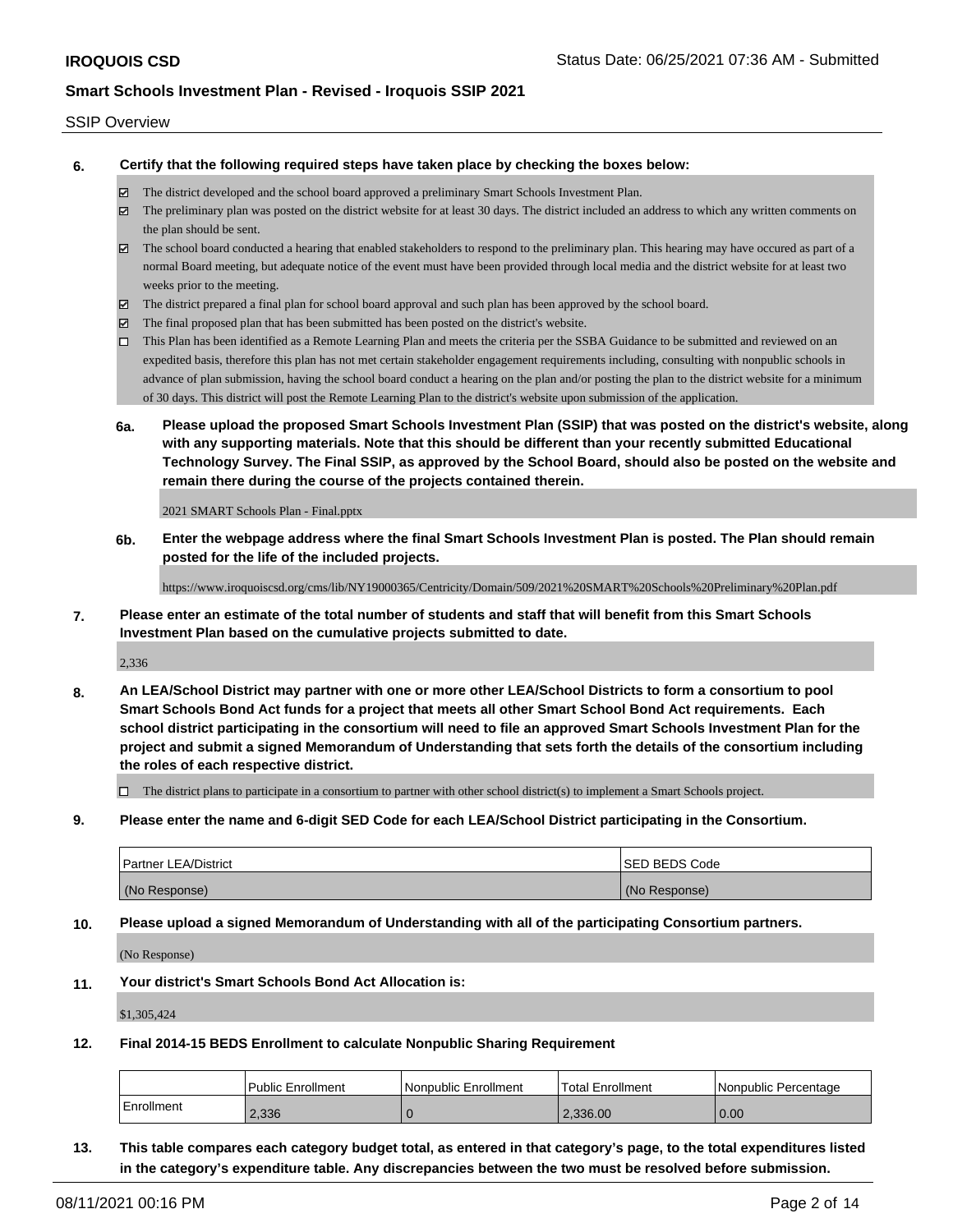# SSIP Overview

|                                                 | <b>Sub-Allocations</b> | <b>Expenditure Totals</b> | Difference |
|-------------------------------------------------|------------------------|---------------------------|------------|
| <b>School Connectivity</b>                      | 0.00                   | 0.00                      | 0.00       |
| <b>Connectivity Projects for</b><br>Communities | 0.00                   | 0.00                      | 0.00       |
| Classroom Technology                            | 0.00                   | 0.00                      | 0.00       |
| Pre-Kindergarten Classrooms                     | 0.00                   | 0.00                      | 0.00       |
| Replace Transportable<br>Classrooms             | 0.00                   | 0.00                      | 0.00       |
| <b>High-Tech Security Features</b>              | 533,690.00             | 533,690.00                | 0.00       |
| Nonpublic Loan                                  | 0.00                   | 0.00                      | 0.00       |
| Totals:                                         | 533,690                | 533,690                   | 0          |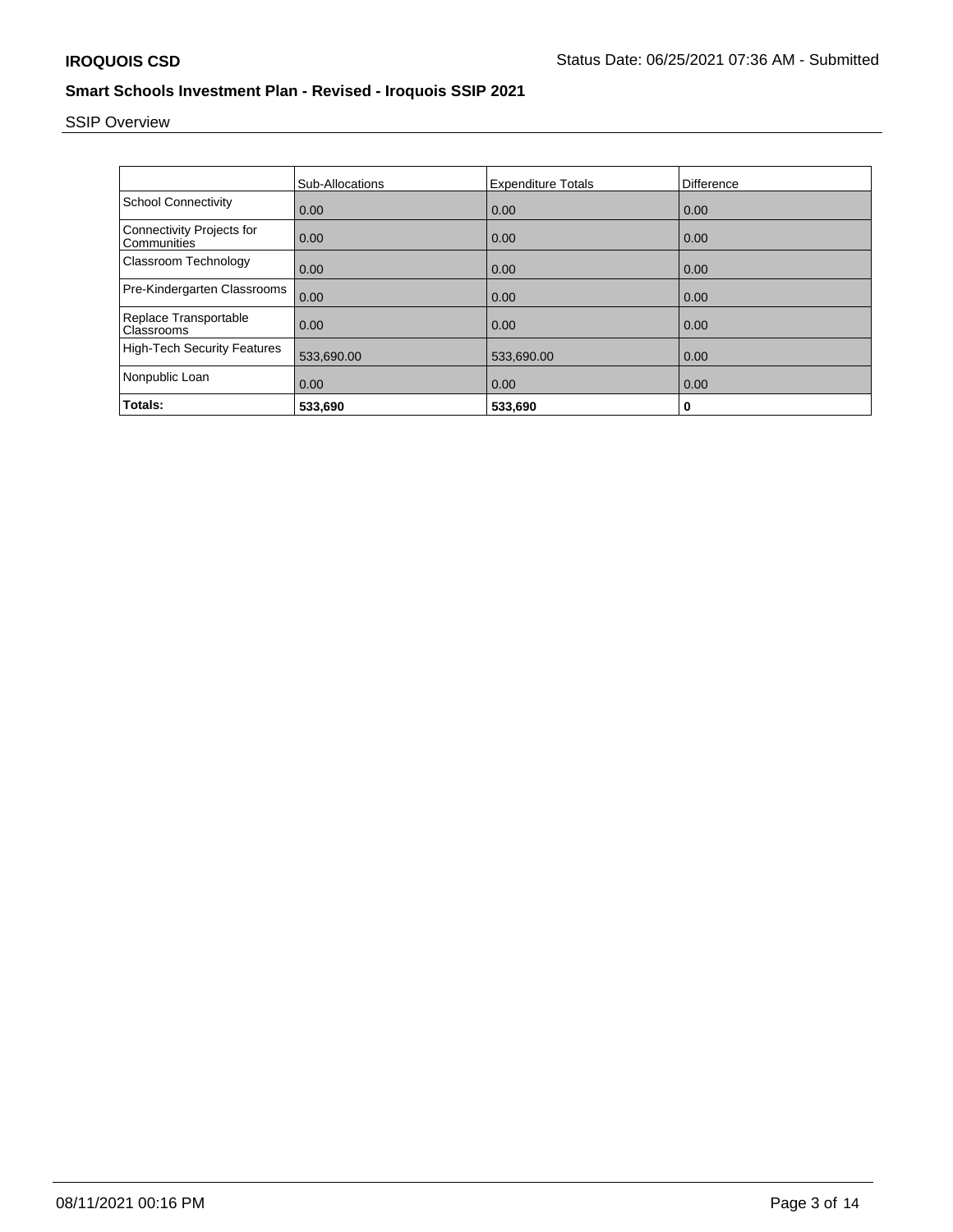School Connectivity

- **1. In order for students and faculty to receive the maximum benefit from the technology made available under the Smart Schools Bond Act, their school buildings must possess sufficient connectivity infrastructure to ensure that devices can be used during the school day. Smart Schools Investment Plans must demonstrate that:**
	- **• sufficient infrastructure that meets the Federal Communications Commission's 100 Mbps per 1,000 students standard currently exists in the buildings where new devices will be deployed, or**
	- **• is a planned use of a portion of Smart Schools Bond Act funds, or**
	- **• is under development through another funding source.**

**Smart Schools Bond Act funds used for technology infrastructure or classroom technology investments must increase the number of school buildings that meet or exceed the minimum speed standard of 100 Mbps per 1,000 students and staff within 12 months. This standard may be met on either a contracted 24/7 firm service or a "burstable" capability. If the standard is met under the burstable criteria, it must be:**

**1. Specifically codified in a service contract with a provider, and**

**2. Guaranteed to be available to all students and devices as needed, particularly during periods of high demand, such as computer-based testing (CBT) periods.**

**Please describe how your district already meets or is planning to meet this standard within 12 months of plan submission.**

(No Response)

**1a. If a district believes that it will be impossible to meet this standard within 12 months, it may apply for a waiver of this requirement, as described on the Smart Schools website. The waiver must be filed and approved by SED prior to submitting this survey.**

 $\Box$  By checking this box, you are certifying that the school district has an approved waiver of this requirement on file with the New York State Education Department.

**2. Connectivity Speed Calculator (Required). If the district currently meets the required speed, enter "Currently Met" in the last box: Expected Date When Required Speed Will be Met.**

|                  | l Number of     | Required Speed | Current Speed in | Expected Speed | Expected Date                           |
|------------------|-----------------|----------------|------------------|----------------|-----------------------------------------|
|                  | <b>Students</b> | In Mbps        | l Mbps           | to be Attained | When Required                           |
|                  |                 |                |                  |                | l Within 12 Months ISpeed Will be Met l |
| Calculated Speed | (No Response)   | 0.00           | (No Response)    | (No Response)  | (No Response)                           |

**3. Describe how you intend to use Smart Schools Bond Act funds for high-speed broadband and/or wireless connectivity projects in school buildings.**

(No Response)

**4. Describe the linkage between the district's District Instructional Technology Plan and how the proposed projects will improve teaching and learning. (There should be a link between your response to this question and your responses to Question 1 in Section IV - NYSED Initiatives Alignment: "Explain how the district use of instructional technology will serve as a part of a comprehensive and sustained effort to support rigorous academic standards attainment and performance improvement for students."** 

**Your answer should also align with your answers to the questions in Section II - Strategic Technology Planning and the associated Action Steps in Section III - Action Plan.)**

(No Response)

**5. If the district wishes to have students and staff access the Internet from wireless devices within the school building, or in close proximity to it, it must first ensure that it has a robust Wi-Fi network in place that has sufficient bandwidth to meet user demand.**

**Please describe how you have quantified this demand and how you plan to meet this demand.**

(No Response)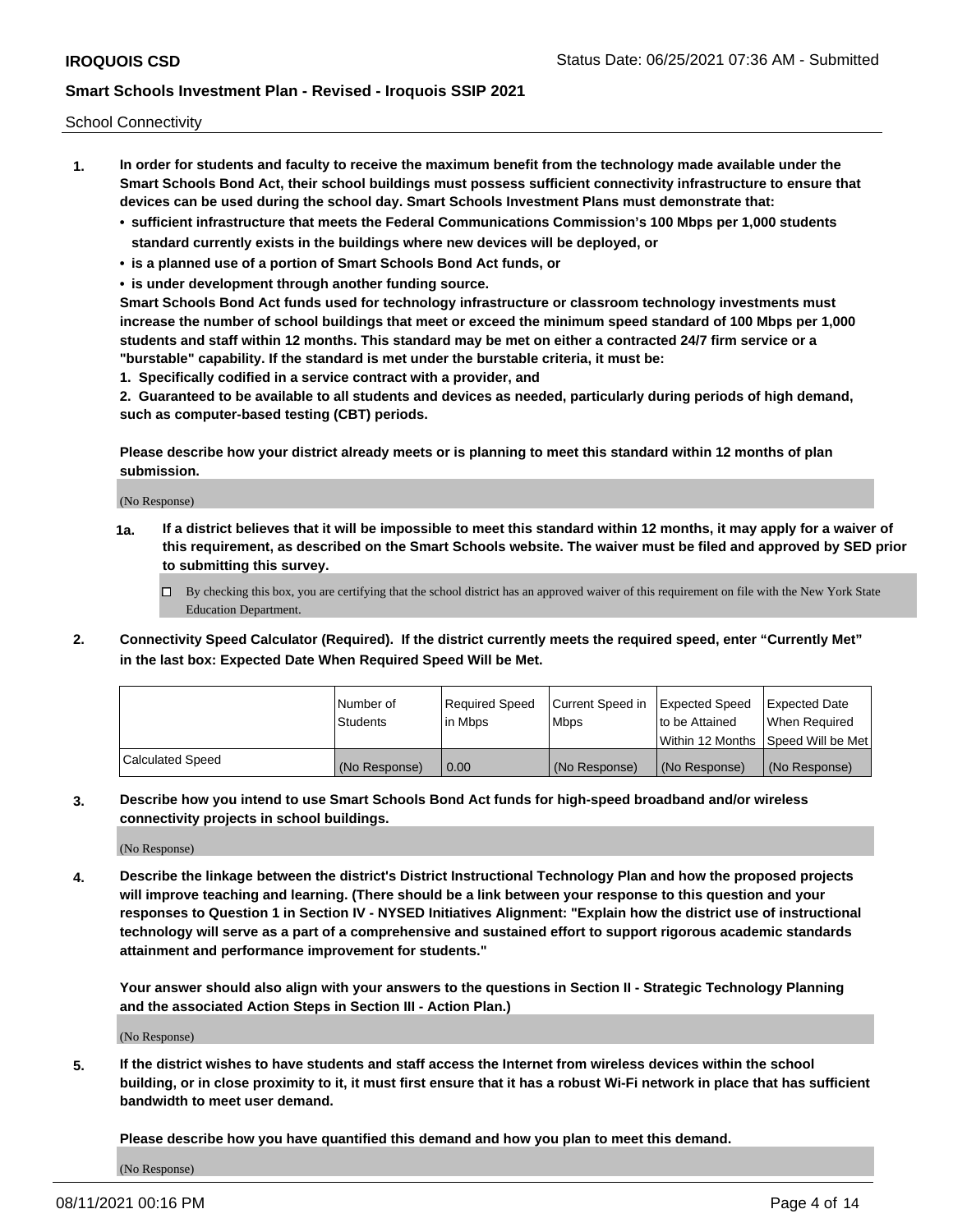School Connectivity

**6. Smart Schools plans with any expenditures in the School Connectivity category require a project number from the Office of Facilities Planning. Districts must submit an SSBA LOI and receive project numbers prior to submitting the SSIP. As indicated on the LOI, some projects may be eligible for a streamlined review and will not require a building permit.**

**Please indicate on a separate row each project number given to you by the Office of Facilities Planning.**

| Project Number |  |
|----------------|--|
| (No Response)  |  |

**7. Certain high-tech security and connectivity infrastructure projects may be eligible for an expedited review process as determined by the Office of Facilities Planning.**

#### **Was your project deemed eligible for streamlined review?**

(No Response)

### **8. Include the name and license number of the architect or engineer of record.**

| Name          | License Number |
|---------------|----------------|
| (No Response) | (No Response)  |

#### **9. Public Expenditures – Loanable (Counts toward the nonpublic loan calculation)**

| Select the allowable expenditure type.<br>Repeat to add another item under each type. | <b>PUBLIC</b> Items to be<br>l Purchased | Quantity         | l Cost Per Item  | <b>Total Cost</b> |
|---------------------------------------------------------------------------------------|------------------------------------------|------------------|------------------|-------------------|
| (No Response)                                                                         | (No Response)                            | (No<br>Response) | (No<br>Response) | 0.00              |
|                                                                                       |                                          | 0                | 0.00             |                   |

### **10. Public Expenditures – Non-Loanable (Does not count toward nonpublic loan calculation)**

| Select the allowable expenditure<br>type.      | <b>PUBLIC</b> Items to be purchased | Quantity      | Cost per Item | <b>Total Cost</b> |
|------------------------------------------------|-------------------------------------|---------------|---------------|-------------------|
| Repeat to add another item under<br>each type. |                                     |               |               |                   |
| (No Response)                                  | (No Response)                       | (No Response) | (No Response) | 0.00              |
|                                                |                                     |               | 0.00          |                   |

#### **11. Final 2014-15 BEDS Enrollment to calculate Nonpublic Sharing Requirement (no changes allowed.)**

|            | Public Enrollment | <b>Nonpublic Enrollment</b> | Total Enrollment | l Nonpublic Percentage |
|------------|-------------------|-----------------------------|------------------|------------------------|
| Enrollment | 2,336             |                             | 2.336.00         | 0.00                   |

#### **12. Total Public Budget - Loanable (Counts toward the nonpublic loan calculation)**

|                                                      | Public Allocations | <b>Estimated Nonpublic Loan</b><br>Amount | Estimated Total Sub-Allocations |
|------------------------------------------------------|--------------------|-------------------------------------------|---------------------------------|
| Network/Access Costs                                 | (No Response)      | 0.00                                      | 0.00                            |
| School Internal Connections and<br><b>Components</b> | (No Response)      | 0.00                                      | 0.00                            |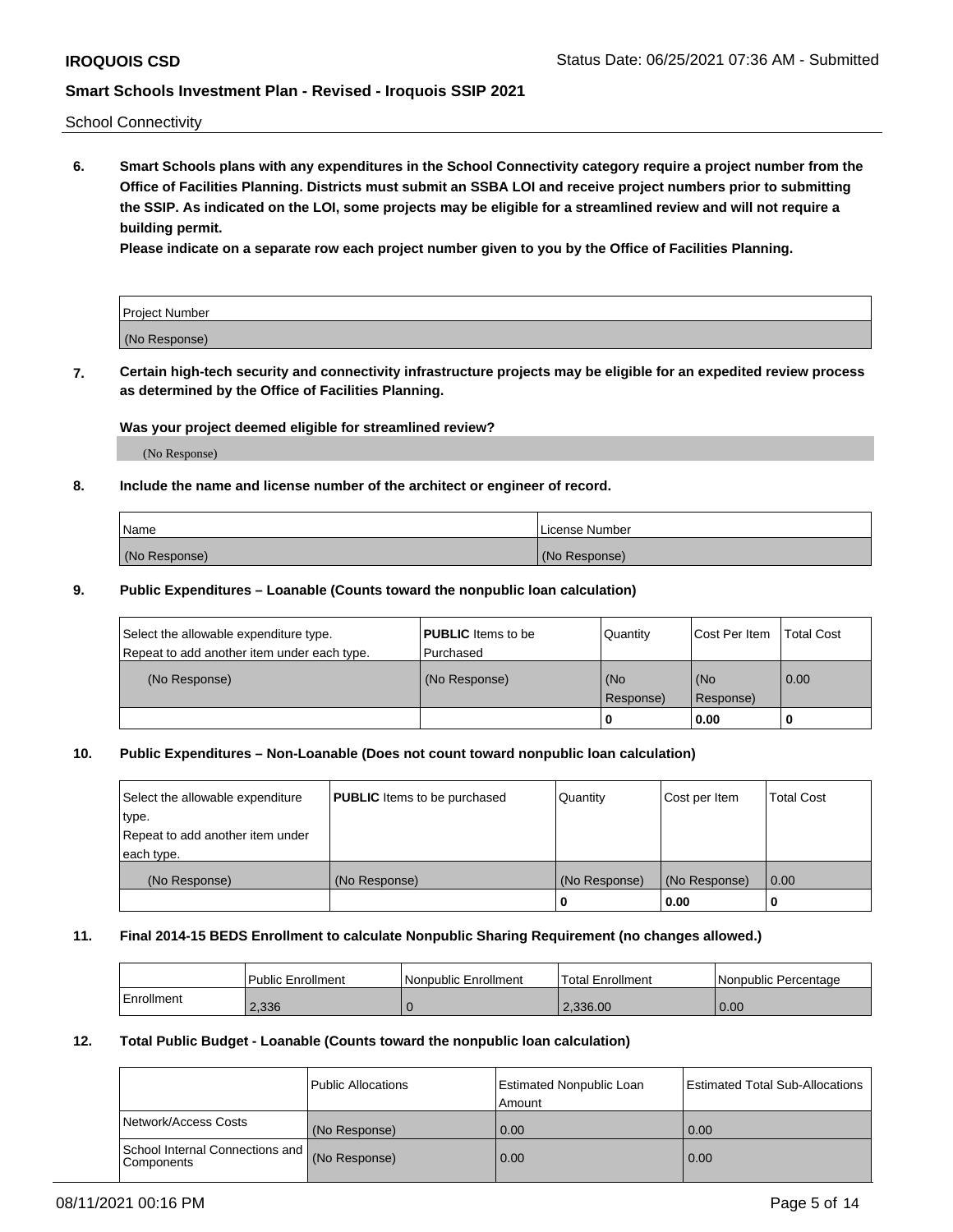School Connectivity

|         | Public Allocations | <b>Estimated Nonpublic Loan</b><br>Amount | <b>Estimated Total Sub-Allocations</b> |
|---------|--------------------|-------------------------------------------|----------------------------------------|
| Other   | (No Response)      | 0.00                                      | 0.00                                   |
| Totals: | 0.00               | τ                                         |                                        |

# **13. Total Public Budget – Non-Loanable (Does not count toward the nonpublic loan calculation)**

|                                                   | Sub-<br>Allocation |
|---------------------------------------------------|--------------------|
|                                                   |                    |
| Network/Access Costs                              | (No Response)      |
| <b>Outside Plant Costs</b>                        | (No Response)      |
| <b>School Internal Connections and Components</b> | (No Response)      |
| Professional Services                             | (No Response)      |
| Testing                                           | (No Response)      |
| <b>Other Upfront Costs</b>                        | (No Response)      |
| <b>Other Costs</b>                                | (No Response)      |
| <b>Totals:</b>                                    | 0.00               |

# **14. School Connectivity Totals**

|                          | Total Sub-Allocations |
|--------------------------|-----------------------|
| Total Loanable Items     | 0.00                  |
| Total Non-Ioanable Items | 0.00                  |
| Totals:                  | 0                     |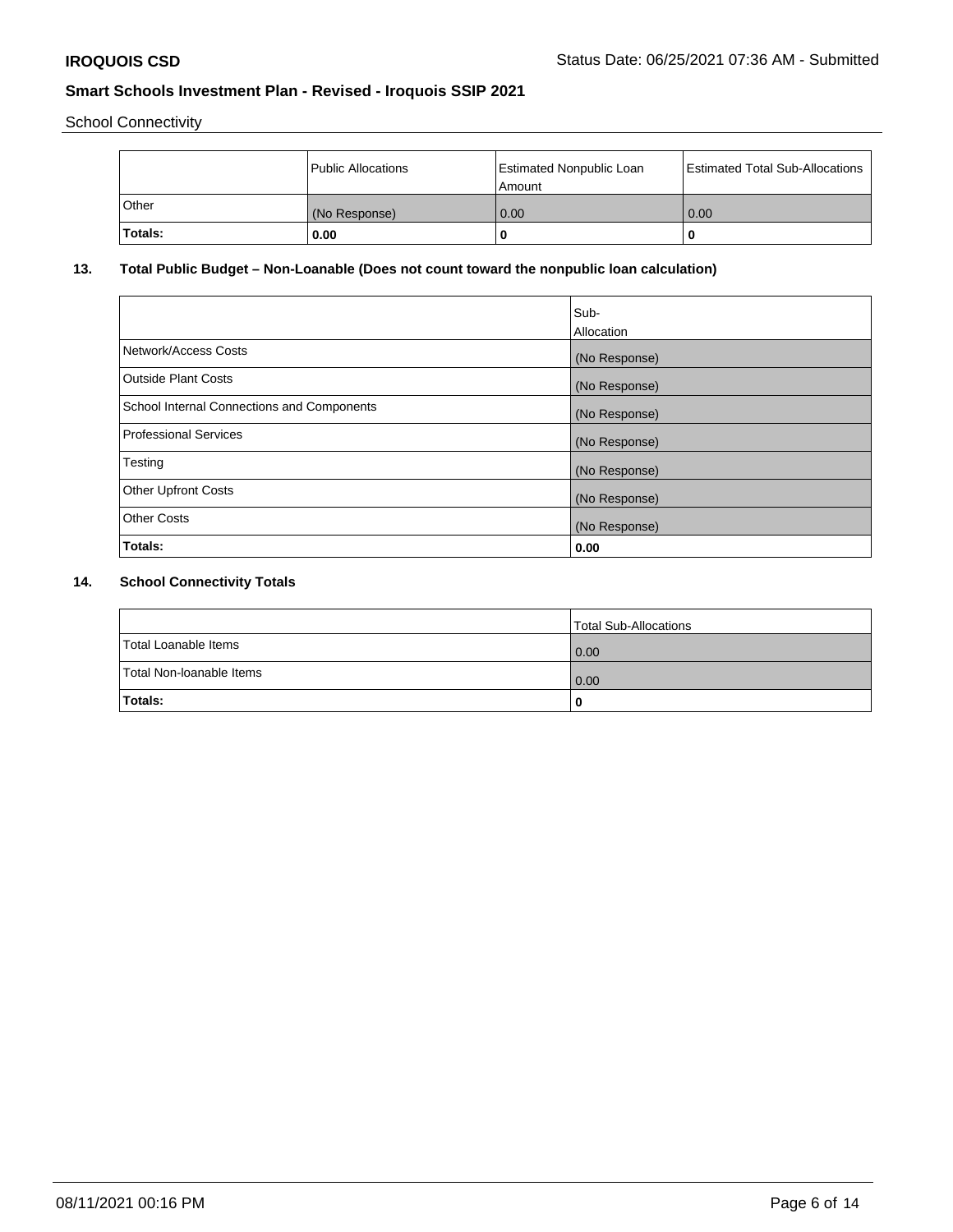Community Connectivity (Broadband and Wireless)

**1. Describe how you intend to use Smart Schools Bond Act funds for high-speed broadband and/or wireless connectivity projects in the community.**

(No Response)

**2. Please describe how the proposed project(s) will promote student achievement and increase student and/or staff access to the Internet in a manner that enhances student learning and/or instruction outside of the school day and/or school building.**

(No Response)

**3. Community connectivity projects must comply with all the necessary local building codes and regulations (building and related permits are not required prior to plan submission).**

 $\Box$  I certify that we will comply with all the necessary local building codes and regulations.

**4. Please describe the physical location of the proposed investment.**

(No Response)

**5. Please provide the initial list of partners participating in the Community Connectivity Broadband Project, along with their Federal Tax Identification (Employer Identification) number.**

| <b>Project Partners</b> | l Federal ID # |
|-------------------------|----------------|
| (No Response)           | (No Response)  |

**6. Please detail the type, quantity, per unit cost and total cost of the eligible items under each sub-category.**

| Select the allowable expenditure | Item to be purchased | Quantity      | Cost per Item | <b>Total Cost</b> |
|----------------------------------|----------------------|---------------|---------------|-------------------|
| type.                            |                      |               |               |                   |
| Repeat to add another item under |                      |               |               |                   |
| each type.                       |                      |               |               |                   |
| (No Response)                    | (No Response)        | (No Response) | (No Response) | 0.00              |
|                                  |                      | o             | 0.00          |                   |

**7. If you are submitting an allocation for Community Connectivity, complete this table.**

**Note that the calculated Total at the bottom of the table must equal the Total allocation for this category that you entered in the SSIP Overview overall budget.**

|                                    | Sub-Allocation |
|------------------------------------|----------------|
| Network/Access Costs               | (No Response)  |
| Outside Plant Costs                | (No Response)  |
| <b>Tower Costs</b>                 | (No Response)  |
| <b>Customer Premises Equipment</b> | (No Response)  |
| <b>Professional Services</b>       | (No Response)  |
| Testing                            | (No Response)  |
| <b>Other Upfront Costs</b>         | (No Response)  |
| <b>Other Costs</b>                 | (No Response)  |
| Totals:                            | 0.00           |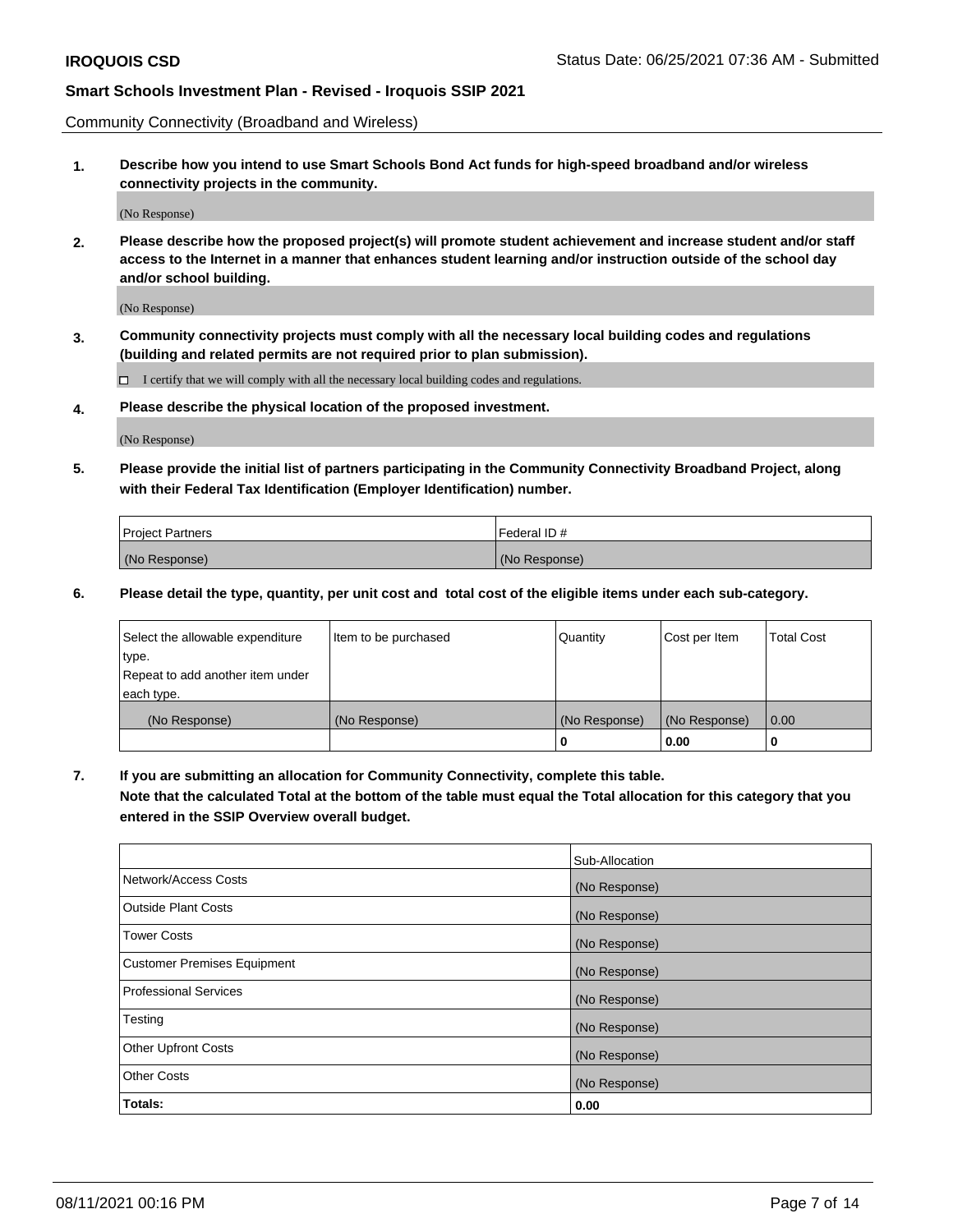#### Classroom Learning Technology

**1. In order for students and faculty to receive the maximum benefit from the technology made available under the Smart Schools Bond Act, their school buildings must possess sufficient connectivity infrastructure to ensure that devices can be used during the school day. Smart Schools Investment Plans must demonstrate that sufficient infrastructure that meets the Federal Communications Commission's 100 Mbps per 1,000 students standard currently exists in the buildings where new devices will be deployed, or is a planned use of a portion of Smart Schools Bond Act funds, or is under development through another funding source. Smart Schools Bond Act funds used for technology infrastructure or classroom technology investments must increase the number of school buildings that meet or exceed the minimum speed standard of 100 Mbps per 1,000 students and staff within 12 months. This standard may be met on either a contracted 24/7 firm service or a**

**"burstable" capability. If the standard is met under the burstable criteria, it must be: 1. Specifically codified in a service contract with a provider, and**

**2. Guaranteed to be available to all students and devices as needed, particularly during periods of high demand, such as computer-based testing (CBT) periods.**

**Please describe how your district already meets or is planning to meet this standard within 12 months of plan submission.**

(No Response)

- **1a. If a district believes that it will be impossible to meet this standard within 12 months, it may apply for a waiver of this requirement, as described on the Smart Schools website. The waiver must be filed and approved by SED prior to submitting this survey.**
	- By checking this box, you are certifying that the school district has an approved waiver of this requirement on file with the New York State Education Department.
- **2. Connectivity Speed Calculator (Required). If the district currently meets the required speed, enter "Currently Met" in the last box: Expected Date When Required Speed Will be Met.**

|                  | l Number of     | Required Speed | Current Speed in | <b>Expected Speed</b> | <b>Expected Date</b>                |
|------------------|-----------------|----------------|------------------|-----------------------|-------------------------------------|
|                  | <b>Students</b> | l in Mbps      | l Mbps           | to be Attained        | When Required                       |
|                  |                 |                |                  |                       | Within 12 Months  Speed Will be Met |
| Calculated Speed | (No Response)   | 0.00           | (No Response)    | l (No Response)       | (No Response)                       |

**3. If the district wishes to have students and staff access the Internet from wireless devices within the school building, or in close proximity to it, it must first ensure that it has a robust Wi-Fi network in place that has sufficient bandwidth to meet user demand.**

**Please describe how you have quantified this demand and how you plan to meet this demand.**

(No Response)

**4. All New York State public school districts are required to complete and submit an Instructional Technology Plan survey to the New York State Education Department in compliance with Section 753 of the Education Law and per Part 100.12 of the Commissioner's Regulations.**

**Districts that include educational technology purchases as part of their Smart Schools Investment Plan must have a submitted and approved Instructional Technology Plan survey on file with the New York State Education Department.**

- By checking this box, you are certifying that the school district has an approved Instructional Technology Plan survey on file with the New York State Education Department.
- **5. Describe the devices you intend to purchase and their compatibility with existing or planned platforms or systems. Specifically address the adequacy of each facility's electrical, HVAC and other infrastructure necessary to install and support the operation of the planned technology.**

(No Response)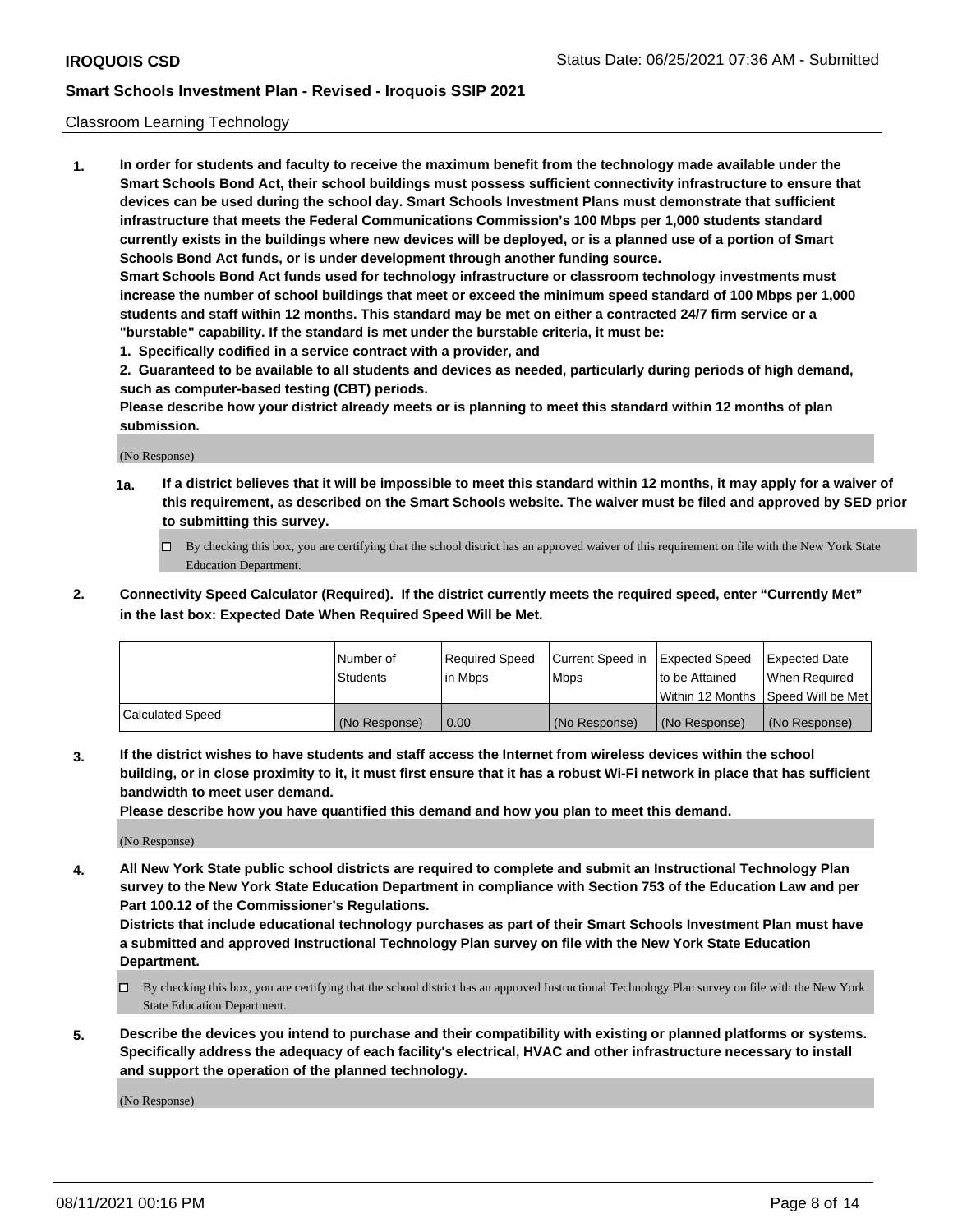#### Classroom Learning Technology

- **6. Describe how the proposed technology purchases will:**
	- **> enhance differentiated instruction;**
	- **> expand student learning inside and outside the classroom;**
	- **> benefit students with disabilities and English language learners; and**
	- **> contribute to the reduction of other learning gaps that have been identified within the district.**

**The expectation is that districts will place a priority on addressing the needs of students who struggle to succeed in a rigorous curriculum. Responses in this section should specifically address this concern and align with the district's Instructional Technology Plan (in particular Question 2 of E. Curriculum and Instruction: "Does the district's instructional technology plan address the needs of students with disabilities to ensure equitable access to instruction, materials and assessments?" and Question 3 of the same section: "Does the district's instructional technology plan address the provision of assistive technology specifically for students with disabilities to ensure access to and participation in the general curriculum?")**

**In addition, describe how the district ensures equitable access to instruction, materials and assessments and participation in the general curriculum for both SWD and English Language Learners/Multilingual Learners (ELL/MLL) students.**

**Please note: If this plan has been identified as a Remote Learning Plan to be submitted and reviewed on an expedited basis, the district should explain how this plan will facilitate remote and hybrid learning, in lieu of responding to the question above.**

(No Response)

**7. Where appropriate, describe how the proposed technology purchases will enhance ongoing communication with parents and other stakeholders and help the district facilitate technology-based regional partnerships, including distance learning and other efforts.**

(No Response)

**8. Describe the district's plan to provide professional development to ensure that administrators, teachers and staff can employ the technology purchased to enhance instruction successfully.**

**Note: This response should be aligned and expanded upon in accordance with your district's response to Question 1 of F. Professional Development of your Instructional Technology Plan: "Please provide a summary of professional development offered to teachers and staff, for the time period covered by this plan, to support technology to enhance teaching and learning. Please include topics, audience and method of delivery within your summary."**

**Please note: If this plan has been identified as a Remote Learning Plan to be submitted and reviewed on an expedited basis, the district should provide a statement confirming that the district has provided or will provide professional development on these devices to its staff, in lieu of responding to the question above.**

(No Response)

- **9. Districts must contact one of the SUNY/CUNY teacher preparation programs listed on the document on the left side of the page that supplies the largest number of the district's new teachers to request advice on innovative uses and best practices at the intersection of pedagogy and educational technology.**
	- By checking this box, you certify that you have contacted the SUNY/CUNY teacher preparation program that supplies the largest number of your new teachers to request advice on these issues.

#### **9a. Please enter the name of the SUNY or CUNY Institution that you contacted.**

(No Response)

**9b. Enter the primary Institution phone number.**

(No Response)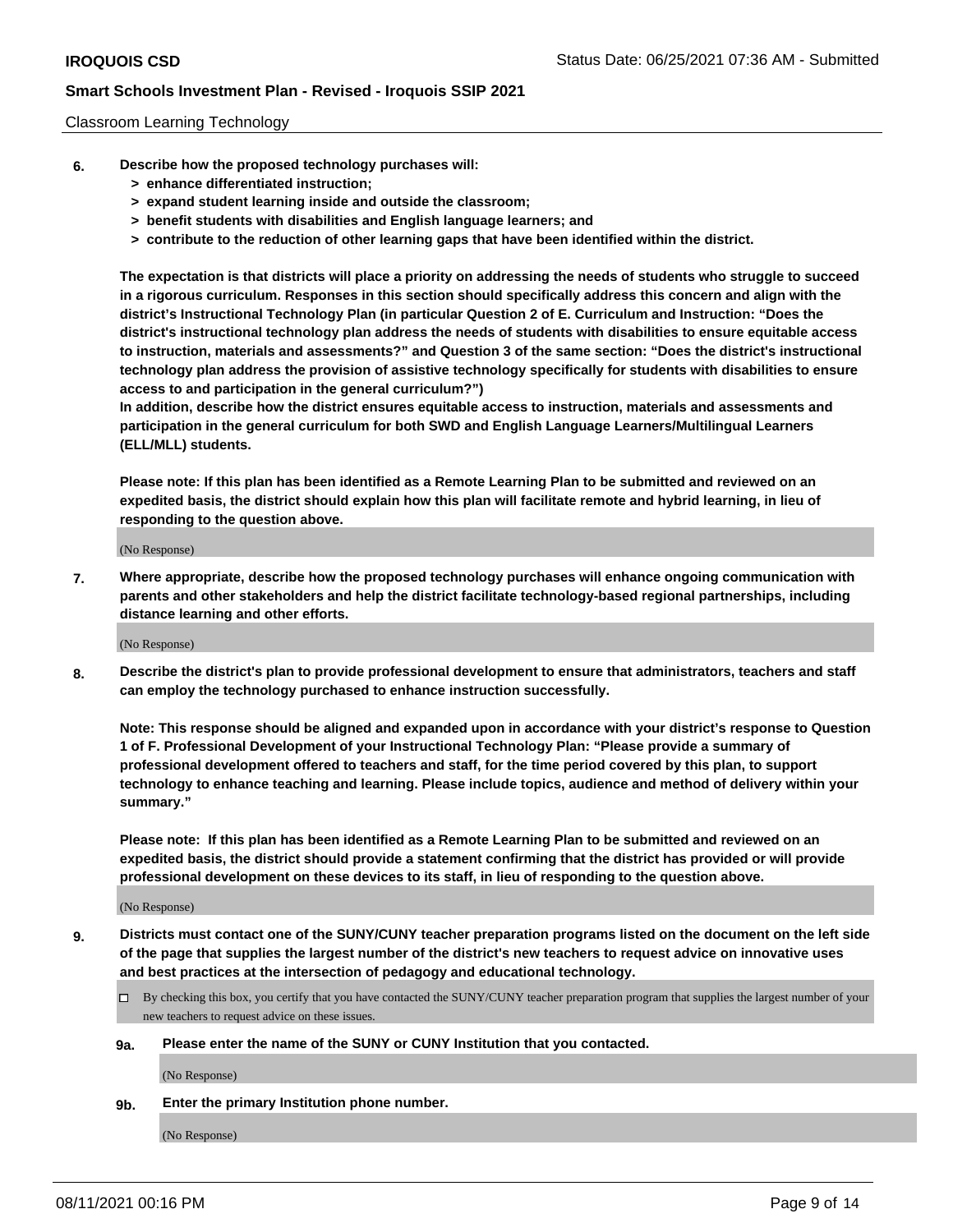Classroom Learning Technology

**9c. Enter the name of the contact person with whom you consulted and/or will be collaborating with on innovative uses of technology and best practices.**

(No Response)

**10. To ensure the sustainability of technology purchases made with Smart Schools funds, districts must demonstrate a long-term plan to maintain and replace technology purchases supported by Smart Schools Bond Act funds. This sustainability plan shall demonstrate a district's capacity to support recurring costs of use that are ineligible for Smart Schools Bond Act funding such as device maintenance, technical support, Internet and wireless fees, maintenance of hotspots, staff professional development, building maintenance and the replacement of incidental items. Further, such a sustainability plan shall include a long-term plan for the replacement of purchased devices and equipment at the end of their useful life with other funding sources.**

 $\square$  By checking this box, you certify that the district has a sustainability plan as described above.

**11. Districts must ensure that devices purchased with Smart Schools Bond funds will be distributed, prepared for use, maintained and supported appropriately. Districts must maintain detailed device inventories in accordance with generally accepted accounting principles.**

By checking this box, you certify that the district has a distribution and inventory management plan and system in place.

**12. Please detail the type, quantity, per unit cost and total cost of the eligible items under each sub-category.**

| Select the allowable expenditure | Item to be Purchased | Quantity      | Cost per Item | <b>Total Cost</b> |
|----------------------------------|----------------------|---------------|---------------|-------------------|
| type.                            |                      |               |               |                   |
| Repeat to add another item under |                      |               |               |                   |
| each type.                       |                      |               |               |                   |
| (No Response)                    | (No Response)        | (No Response) | (No Response) | $\overline{0.00}$ |
|                                  |                      |               | 0.00          |                   |

### **13. Final 2014-15 BEDS Enrollment to calculate Nonpublic Sharing Requirement (no changes allowed.)**

|              | l Public Enrollment | Nonpublic Enrollment | <b>Total Enrollment</b> | <i>Nonpublic</i><br>l Percentage |
|--------------|---------------------|----------------------|-------------------------|----------------------------------|
| l Enrollment | 2,336               |                      | 2,336.00                | 0.00                             |

#### **14. If you are submitting an allocation for Classroom Learning Technology complete this table.**

|                          | Public School Sub-Allocation | <b>Estimated Nonpublic Loan</b><br>Amount | Estimated Total Public and<br>Nonpublic Sub-Allocation |
|--------------------------|------------------------------|-------------------------------------------|--------------------------------------------------------|
|                          |                              | (Based on Percentage Above)               |                                                        |
| Interactive Whiteboards  | (No Response)                | 0.00                                      | 0.00                                                   |
| <b>Computer Servers</b>  | (No Response)                | 0.00                                      | 0.00                                                   |
| <b>Desktop Computers</b> | (No Response)                | 0.00                                      | 0.00                                                   |
| <b>Laptop Computers</b>  | (No Response)                | 0.00                                      | 0.00                                                   |
| <b>Tablet Computers</b>  | (No Response)                | 0.00                                      | 0.00                                                   |
| <b>Other Costs</b>       | (No Response)                | 0.00                                      | 0.00                                                   |
| Totals:                  | 0.00                         | 0                                         | o                                                      |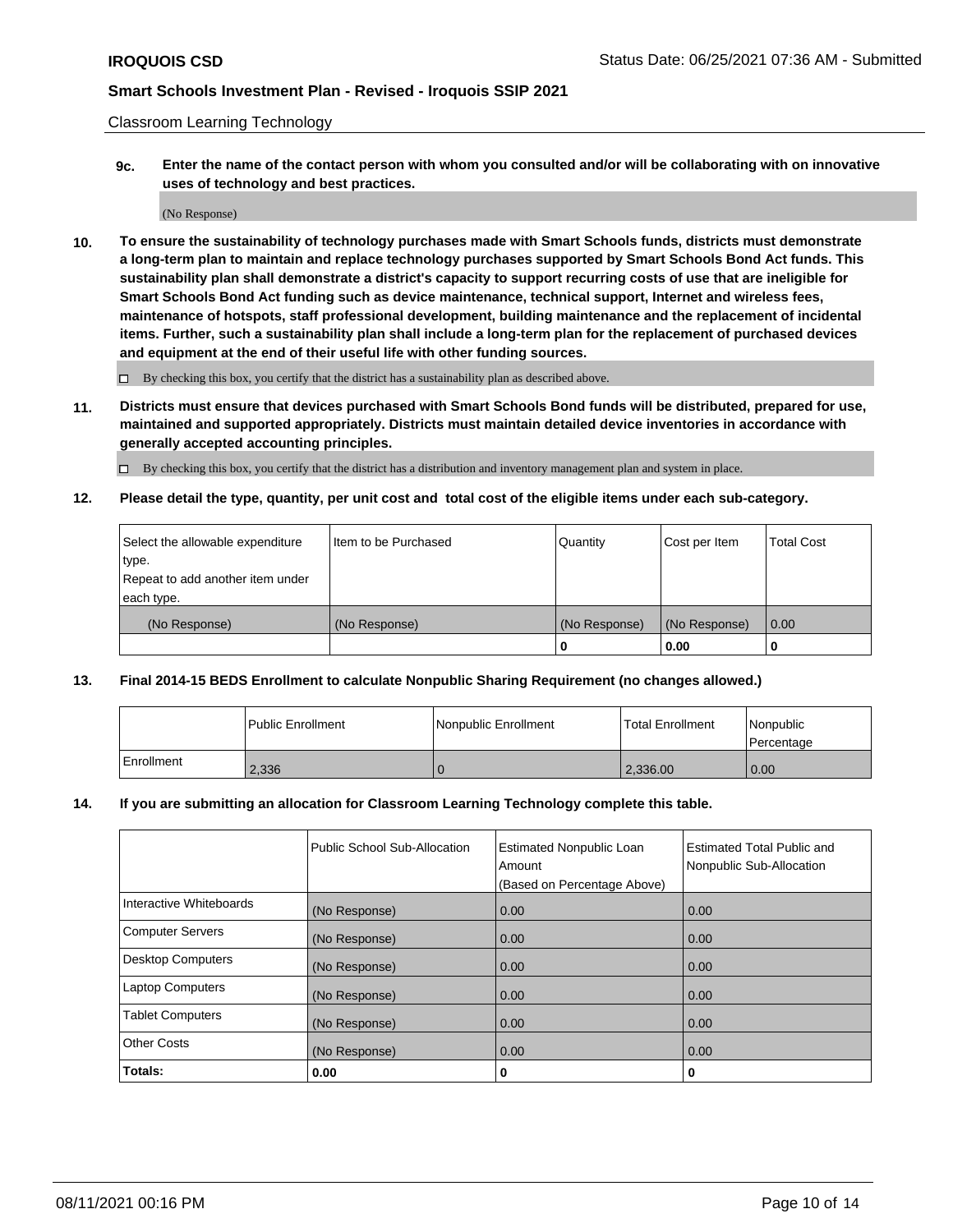#### Pre-Kindergarten Classrooms

**1. Provide information regarding how and where the district is currently serving pre-kindergarten students and justify the need for additional space with enrollment projections over 3 years.**

(No Response)

- **2. Describe the district's plan to construct, enhance or modernize education facilities to accommodate prekindergarten programs. Such plans must include:**
	- **Specific descriptions of what the district intends to do to each space;**
	- **An affirmation that new pre-kindergarten classrooms will contain a minimum of 900 square feet per classroom;**
	- **The number of classrooms involved;**
	- **The approximate construction costs per classroom; and**
	- **Confirmation that the space is district-owned or has a long-term lease that exceeds the probable useful life of the improvements.**

(No Response)

**3. Smart Schools Bond Act funds may only be used for capital construction costs. Describe the type and amount of additional funds that will be required to support ineligible ongoing costs (e.g. instruction, supplies) associated with any additional pre-kindergarten classrooms that the district plans to add.**

(No Response)

**4. All plans and specifications for the erection, repair, enlargement or remodeling of school buildings in any public school district in the State must be reviewed and approved by the Commissioner. Districts that plan capital projects using their Smart Schools Bond Act funds will undergo a Preliminary Review Process by the Office of Facilities Planning.**

**Please indicate on a separate row each project number given to you by the Office of Facilities Planning.**

| Project Number |  |
|----------------|--|
| (No Response)  |  |
|                |  |

**5. Please detail the type, quantity, per unit cost and total cost of the eligible items under each sub-category.**

| Select the allowable expenditure | Item to be purchased | Quantity      | Cost per Item | <b>Total Cost</b> |
|----------------------------------|----------------------|---------------|---------------|-------------------|
| type.                            |                      |               |               |                   |
| Repeat to add another item under |                      |               |               |                   |
| each type.                       |                      |               |               |                   |
| (No Response)                    | (No Response)        | (No Response) | (No Response) | 0.00              |
|                                  |                      | U             | 0.00          |                   |

**6. If you have made an allocation for Pre-Kindergarten Classrooms, complete this table. Note that the calculated Total at the bottom of the table must equal the Total allocation for this category that you entered in the SSIP Overview overall budget.**

| Totals:                                  | 0.00           |
|------------------------------------------|----------------|
| <b>Other Costs</b>                       | (No Response)  |
| Enhance/Modernize Educational Facilities | (No Response)  |
| Construct Pre-K Classrooms               | (No Response)  |
|                                          | Sub-Allocation |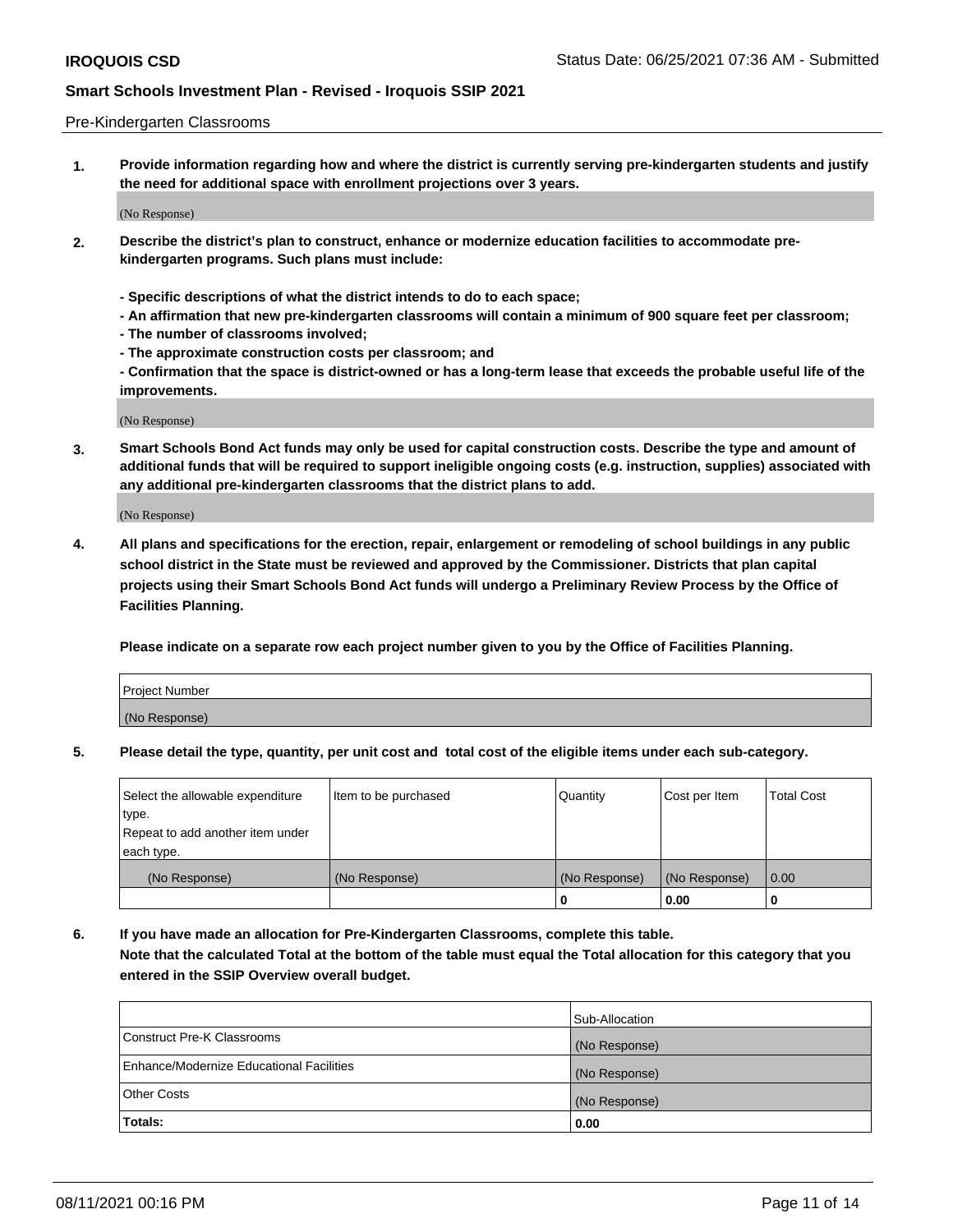Replace Transportable Classrooms

**1. Describe the district's plan to construct, enhance or modernize education facilities to provide high-quality instructional space by replacing transportable classrooms.**

(No Response)

**2. All plans and specifications for the erection, repair, enlargement or remodeling of school buildings in any public school district in the State must be reviewed and approved by the Commissioner. Districts that plan capital projects using their Smart Schools Bond Act funds will undergo a Preliminary Review Process by the Office of Facilities Planning.**

**Please indicate on a separate row each project number given to you by the Office of Facilities Planning.**

| Project Number |  |
|----------------|--|
|                |  |
|                |  |
|                |  |
| (No Response)  |  |
|                |  |
|                |  |

**3. For large projects that seek to blend Smart Schools Bond Act dollars with other funds, please note that Smart Schools Bond Act funds can be allocated on a pro rata basis depending on the number of new classrooms built that directly replace transportable classroom units.**

**If a district seeks to blend Smart Schools Bond Act dollars with other funds describe below what other funds are being used and what portion of the money will be Smart Schools Bond Act funds.**

(No Response)

**4. Please detail the type, quantity, per unit cost and total cost of the eligible items under each sub-category.**

| Select the allowable expenditure | Item to be purchased | Quantity      | Cost per Item | <b>Total Cost</b> |
|----------------------------------|----------------------|---------------|---------------|-------------------|
| ∣type.                           |                      |               |               |                   |
| Repeat to add another item under |                      |               |               |                   |
| each type.                       |                      |               |               |                   |
| (No Response)                    | (No Response)        | (No Response) | (No Response) | 0.00              |
|                                  |                      | 0             | 0.00          |                   |

**5. If you have made an allocation for Replace Transportable Classrooms, complete this table. Note that the calculated Total at the bottom of the table must equal the Total allocation for this category that you entered in the SSIP Overview overall budget.**

|                                                | Sub-Allocation |
|------------------------------------------------|----------------|
| Construct New Instructional Space              | (No Response)  |
| Enhance/Modernize Existing Instructional Space | (No Response)  |
| Other Costs                                    | (No Response)  |
| Totals:                                        | 0.00           |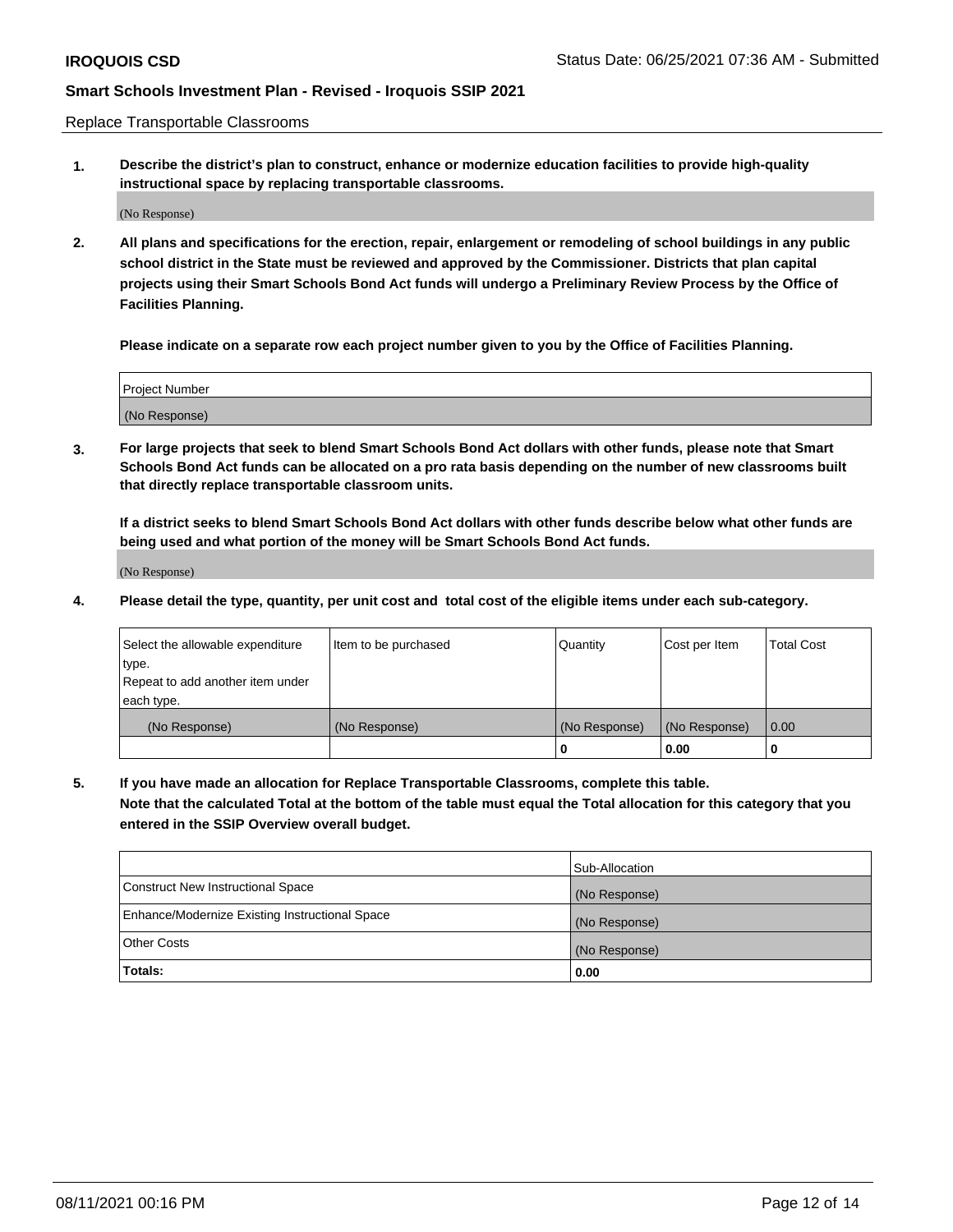### High-Tech Security Features

### **1. Describe how you intend to use Smart Schools Bond Act funds to install high-tech security features in school buildings and on school campuses.**

The Iroquois Central School District intends to install a district-wide public address system that will include classroom LED displays, exterior lockdown notification lights, and hallway mounted pull-stations to initiate a lockdown. The system will tie into our existing door locking system to support lockdown/lockout procedures in all district buildings.

**2. All plans and specifications for the erection, repair, enlargement or remodeling of school buildings in any public school district in the State must be reviewed and approved by the Commissioner. Smart Schools plans with any expenditures in the High-Tech Security category require a project number from the Office of Facilities Planning. Districts must submit an SSBA LOI and receive project numbers prior to submitting the SSIP. As indicated on the LOI, some projects may be eligible for a streamlined review and will not require a building permit. Please indicate on a separate row each project number given to you by the Office of Facilities Planning.**

| <b>Project Number</b> |  |
|-----------------------|--|
| 14-13-01-06-7-999-BA2 |  |

### **3. Was your project deemed eligible for streamlined Review?**

- Yes
- $\hfill \square$  No
- **3a. Districts with streamlined projects must certify that they have reviewed all installations with their licensed architect or engineer of record, and provide that person's name and license number. The licensed professional must review the products and proposed method of installation prior to implementation and review the work during and after completion in order to affirm that the work was code-compliant, if requested.**

By checking this box, you certify that the district has reviewed all installations with a licensed architect or engineer of record.

**4. Include the name and license number of the architect or engineer of record.**

| 'Name                         | License Number |
|-------------------------------|----------------|
| Scott W. Jones, AIA, LEED, GA | 204341         |

**5. Please detail the type, quantity, per unit cost and total cost of the eligible items under each sub-category.**

| Select the allowable expenditure  | Item to be purchased              | Quantity | Cost per Item | <b>Total Cost</b> |
|-----------------------------------|-----------------------------------|----------|---------------|-------------------|
| type.                             |                                   |          |               |                   |
| Repeat to add another item under  |                                   |          |               |                   |
| each type.                        |                                   |          |               |                   |
| <b>Electronic Security System</b> | <b>Campus Controller</b>          | 2        | 3,940.00      | 7,880.00          |
| <b>Electronic Security System</b> | <b>Campus Audio Module</b>        | 16       | 490.00        | 7,840.00          |
| <b>Electronic Security System</b> | SIP to stream license             | 4        | 1,210.00      | 4,840.00          |
| <b>Electronic Security System</b> | <b>Controller License</b>         | 2        | 430.00        | 860.00            |
| <b>Electronic Security System</b> | Campus IP console                 | 4        | 1.250.00      | 5,000.00          |
| <b>Electronic Security System</b> | Mic Input Module                  | 4        | 580.00        | 2,320.00          |
| <b>Electronic Security System</b> | Surface Mound Back Box            | 253      | 48.00         | 12,144.00         |
| <b>Electronic Security System</b> | 8' specker/message board assembly | 253      | 78.00         | 19,734.00         |
| <b>Electronic Security System</b> | small message board               | 253      | 542.00        | 137,126.00        |